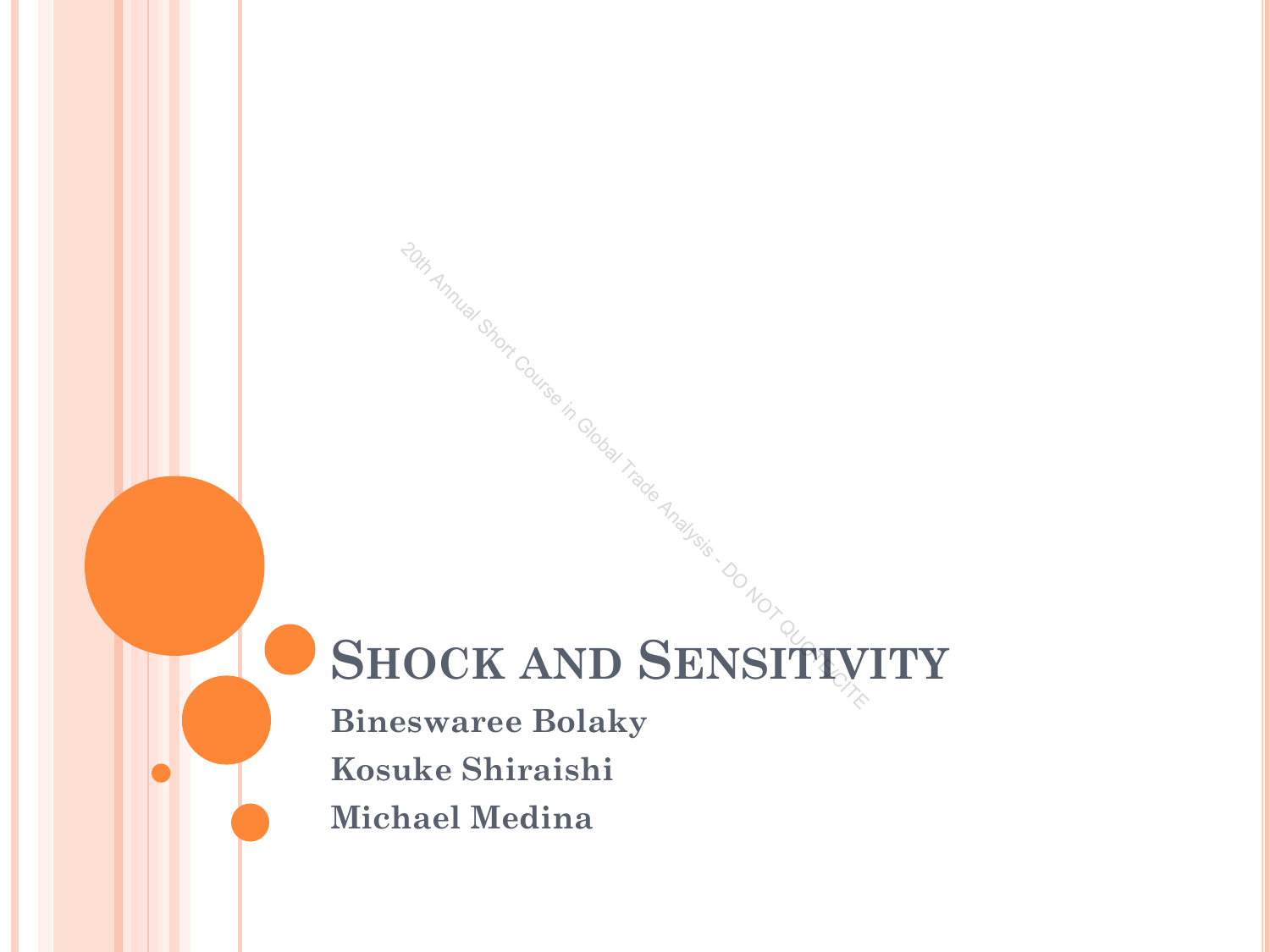## ELASTICITY SENSITIVITY

- Started from the GTAP-E version with the worldwide emission trading scenario (best case option)
- Altered the elasticity between capital and energy in the production of energy commodities (30%↑ or  $σ = 0.65$  $\begin{aligned} \text{the GTAP-E version with}\ \text{ssion trading scenario}\ (\text{k}\ \text{sticity between capital}\ \text{on of energy commoditic}\ \text{ensitivity of welfare in respoity} \end{aligned}$
- Looked at the sensitivity of welfare in response to a change in elasticity
- Investigated differences in sensitivity by region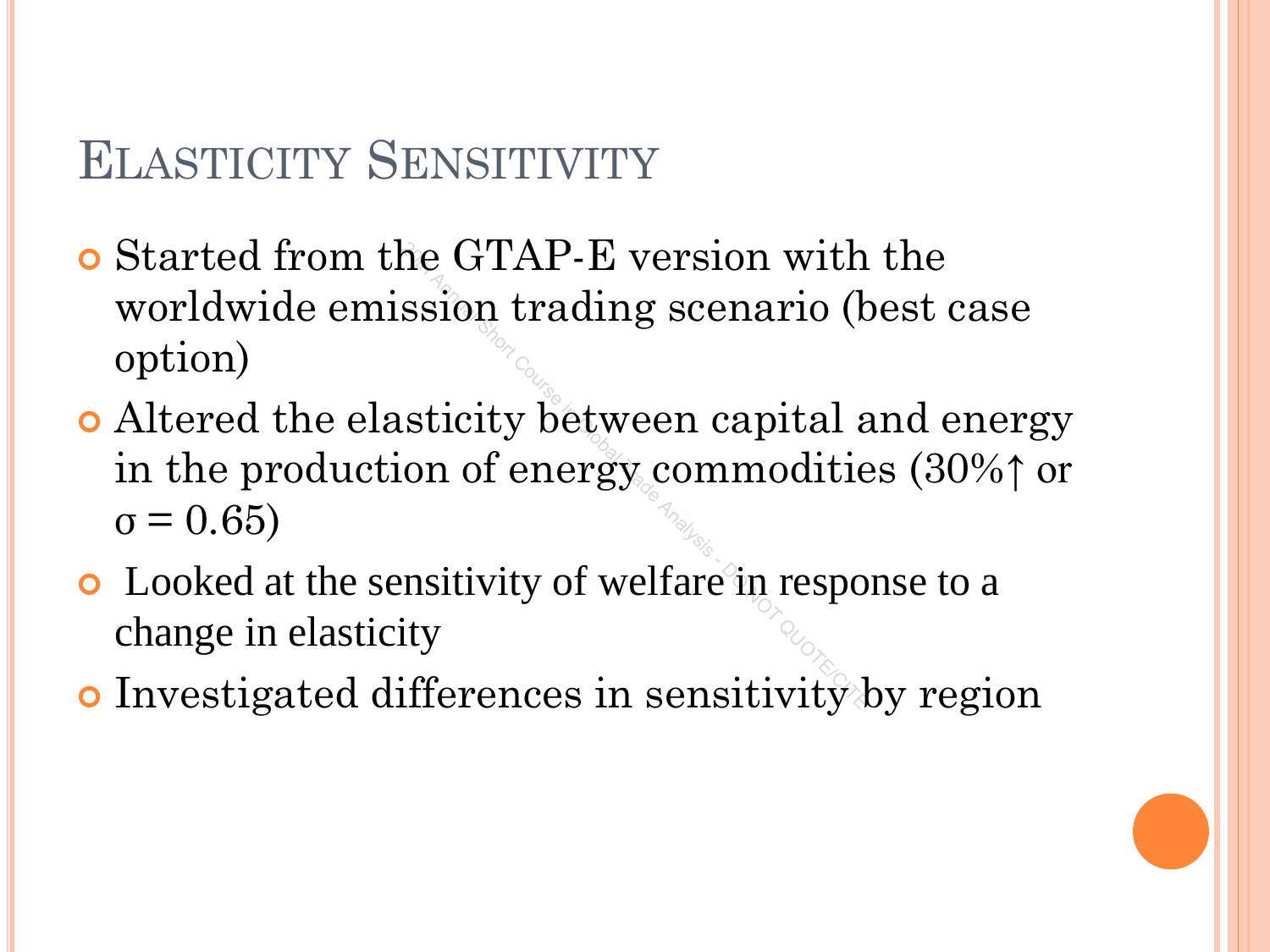## ENERGY COMMODITY PRODUCTION

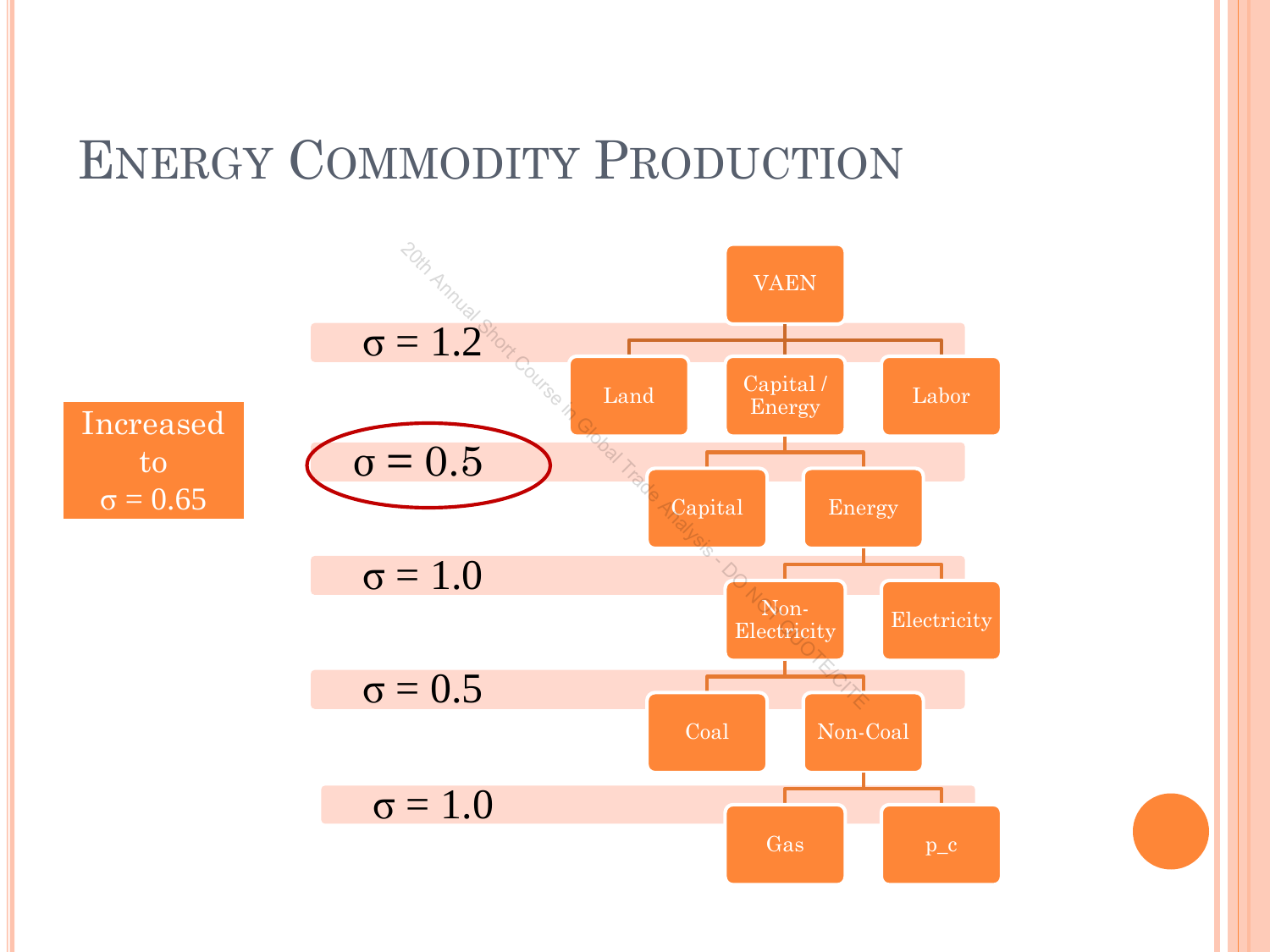## ELASTICITY INCREASE IMPACTS

|                | Worldwide      | WTR with 30% |                   |                                                   |
|----------------|----------------|--------------|-------------------|---------------------------------------------------|
|                | <b>Trading</b> | elasticity   |                   |                                                   |
| <b>Region</b>  | Response       | increase     | <b>Difference</b> |                                                   |
| 1 USA          | $-0.05$        | $-0.04$      | $-0.01$           | 0.100                                             |
| <b>2 EU27</b>  | $-0.01$        | 0.00         | 0.00              | 0.080                                             |
| <b>3 EEFSU</b> | 0.09           | 0.01         | 0.08              | 0.060                                             |
| 4 JPN          | $-0.03$        | $-0.02$      | $-0.01$           | $0.040\,$                                         |
| 5 RoA1         | $-0.23$        | $-0.22$      | $-0.01$           | 0.020                                             |
| 6 EEx          | $-0.37$        | $-0.40$      | 0.03              | 0.000                                             |
| 7 CHN          | 0.22           | 0.21         | 0.01              | $-0.020$                                          |
| 8 IND          | 0.16           | 0.14         | 0.02              | <b>JSP RIVET</b><br>38                            |
| 9 ROW          | 0.05           | 0.05         | 0.01              |                                                   |
|                |                |              |                   | Welfare is not very sensitive to the elasticity b |



- Welfare is not very sensitive to the elasticity between capital and energy
- EEFSU has the largest response to the elasticity change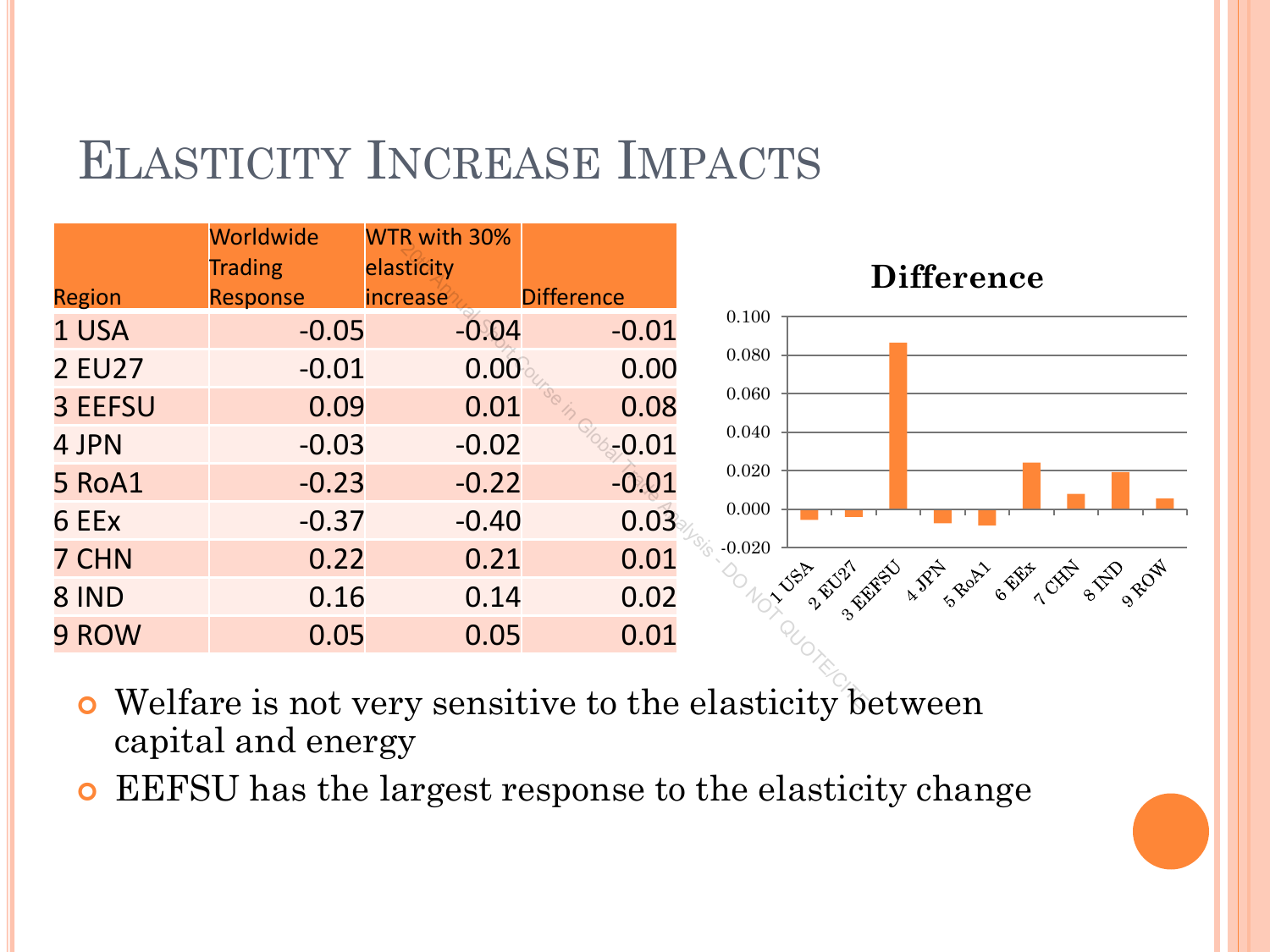## WELFARE DECOMPOSITION - EEFSU

|                                               | <b>WELFARE</b>                        | <b>WTR</b> | WTR w/30% Percent Diff |        |  | <b>Alloc Ef</b> |  |  |
|-----------------------------------------------|---------------------------------------|------------|------------------------|--------|--|-----------------|--|--|
|                                               | <b>CO2 TRD</b>                        | 2672.26    | 2378.42                | 11.00% |  | Coal            |  |  |
|                                               | <b>Alloc Eff</b>                      | $-904.69$  | $-1109.07$             | 22.59% |  | Oil             |  |  |
|                                               | ToT                                   | $-1102.27$ | $-1258.24$             | 14.15% |  | Gas             |  |  |
|                                               | Invest                                | 62.39      | 48.53                  | 22.22% |  | Oil_po          |  |  |
|                                               | <b>Total</b>                          | 727.69     | 59.64                  | 91.80% |  | Electr          |  |  |
|                                               |                                       |            |                        |        |  |                 |  |  |
|                                               | <b>o</b> EEFSU is an oil/gas exporter |            |                        |        |  |                 |  |  |
| lø»                                           |                                       |            |                        |        |  |                 |  |  |
| <b>o</b> Regions shift from energy to capital |                                       |            |                        |        |  |                 |  |  |

| <b>Alloc Eff</b> | <b>WTR</b> | <b>WTR w/30%</b> |
|------------------|------------|------------------|
| Coal             | $-328.4$   | $-288.84$        |
| Oil              | $-80.03$   | $-129.77$        |
| Gas              | $-161.81$  | $-253.48$        |
| Oil pcts         | $-98.62$   | $-156.61$        |
|                  |            |                  |
| Electricity      | $-191.15$  | $-201.48$        |

- EEFSU is an oil/gas exporter
- Regions shift from energy to capital more easily
- Less shifting from coal to non-coal

| Го  | <b>WTR</b> | <b>WTR w/30%</b> |
|-----|------------|------------------|
|     |            |                  |
| nil | $-1096.03$ | $-1140.27$       |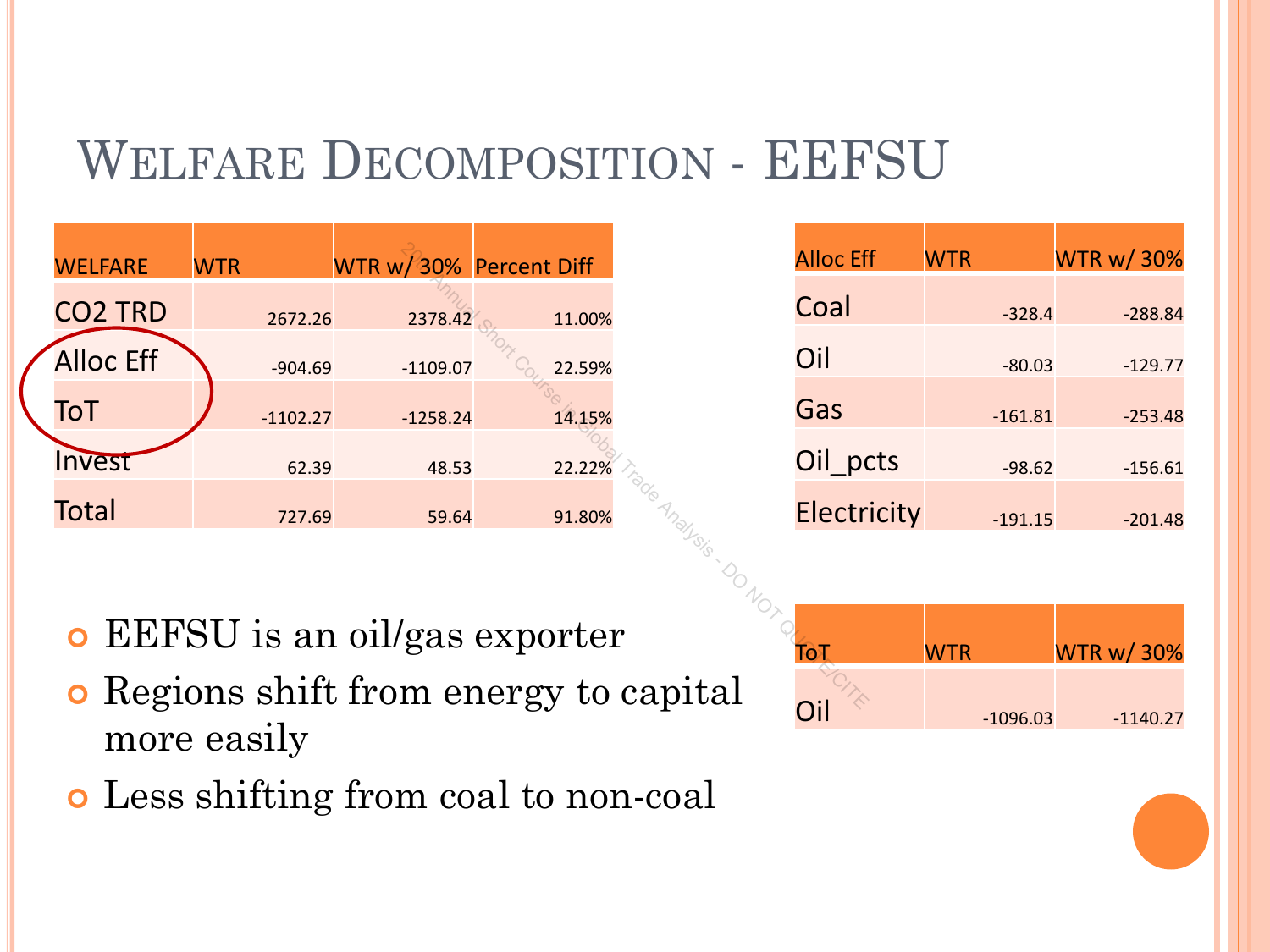## SENSITIVITY ANALYSIS

Change in the Elasticity between Coal and Non-Coal Result: (Welfare change compared to base case scenario) o 30% increase in SE

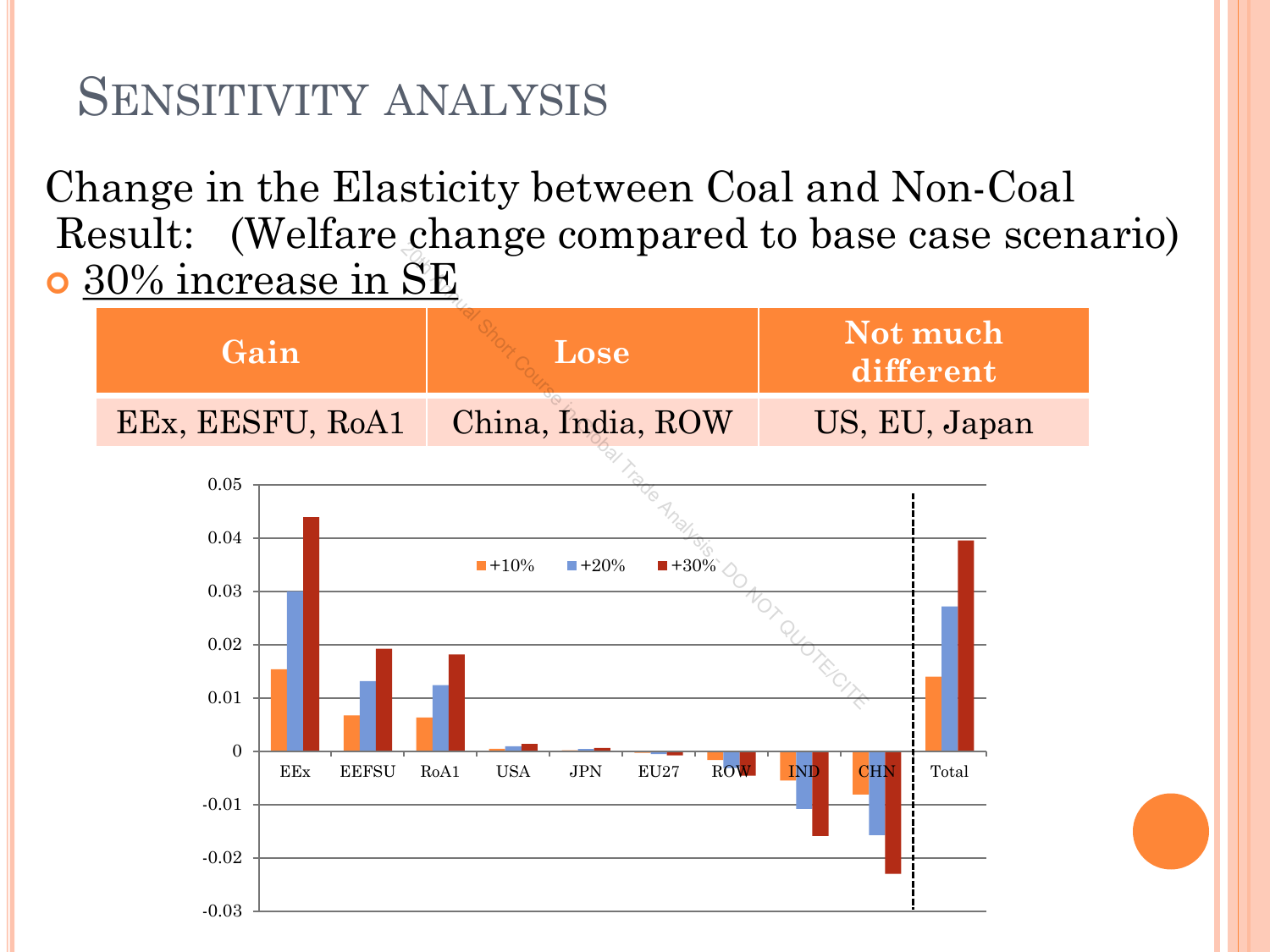## WELFARE DECOMPOSITION

## Result attributed to change in:

- 1. Emission trading revenue
- 2. TOT

#### Difference with the basecase

| 工.<br>L'INISSION d'August révenue |                       |              |                |  |            |            |                |  |            |            |            |
|-----------------------------------|-----------------------|--------------|----------------|--|------------|------------|----------------|--|------------|------------|------------|
| 2.                                | <b>TOT</b>            |              |                |  |            |            |                |  |            |            |            |
|                                   | Amual Short Course in |              |                |  |            |            |                |  |            |            |            |
|                                   |                       |              |                |  |            |            |                |  |            |            |            |
|                                   |                       |              |                |  |            |            |                |  |            |            |            |
|                                   |                       |              |                |  |            |            |                |  |            |            |            |
| Difference with the basecase      |                       |              |                |  |            |            |                |  |            |            |            |
|                                   | EEx                   | <b>EEFSU</b> | RoA1           |  | <b>USA</b> | <b>JPN</b> | <b>EU27</b>    |  | <b>CHN</b> | <b>IND</b> | <b>ROW</b> |
|                                   |                       |              |                |  |            |            |                |  |            |            |            |
| CO <sub>2</sub> TRD               | $-71$                 | $-148$       | 106            |  | 186        | 90         | 141            |  | $-231$     | $-30$      | $-43$      |
|                                   |                       |              |                |  |            |            |                |  |            |            |            |
| <b>Alloc Eff</b>                  | 125                   | 135          | 58             |  | 177        | 25         | 44             |  | 101        | 18         | 97         |
|                                   |                       |              |                |  |            |            |                |  |            |            |            |
| <b>TOT</b>                        | 699                   | 118          | 91             |  | $-217$     | $-112$     | $-242$         |  | $-125$     | $-47$      | $-164$     |
|                                   |                       |              |                |  |            |            |                |  |            |            |            |
| Invest                            | $-7$                  | $-3$         | $\overline{4}$ |  | $-41$      | 15         | $\overline{3}$ |  | 17         | $-3$       | 15         |
|                                   |                       |              |                |  |            |            |                |  |            |            |            |
| Total                             | 747                   | 102          | 259            |  | 105        | 19         | $-55$          |  | $-238$     | $-63$      | $-95$      |

\* Only variables that had a change are shown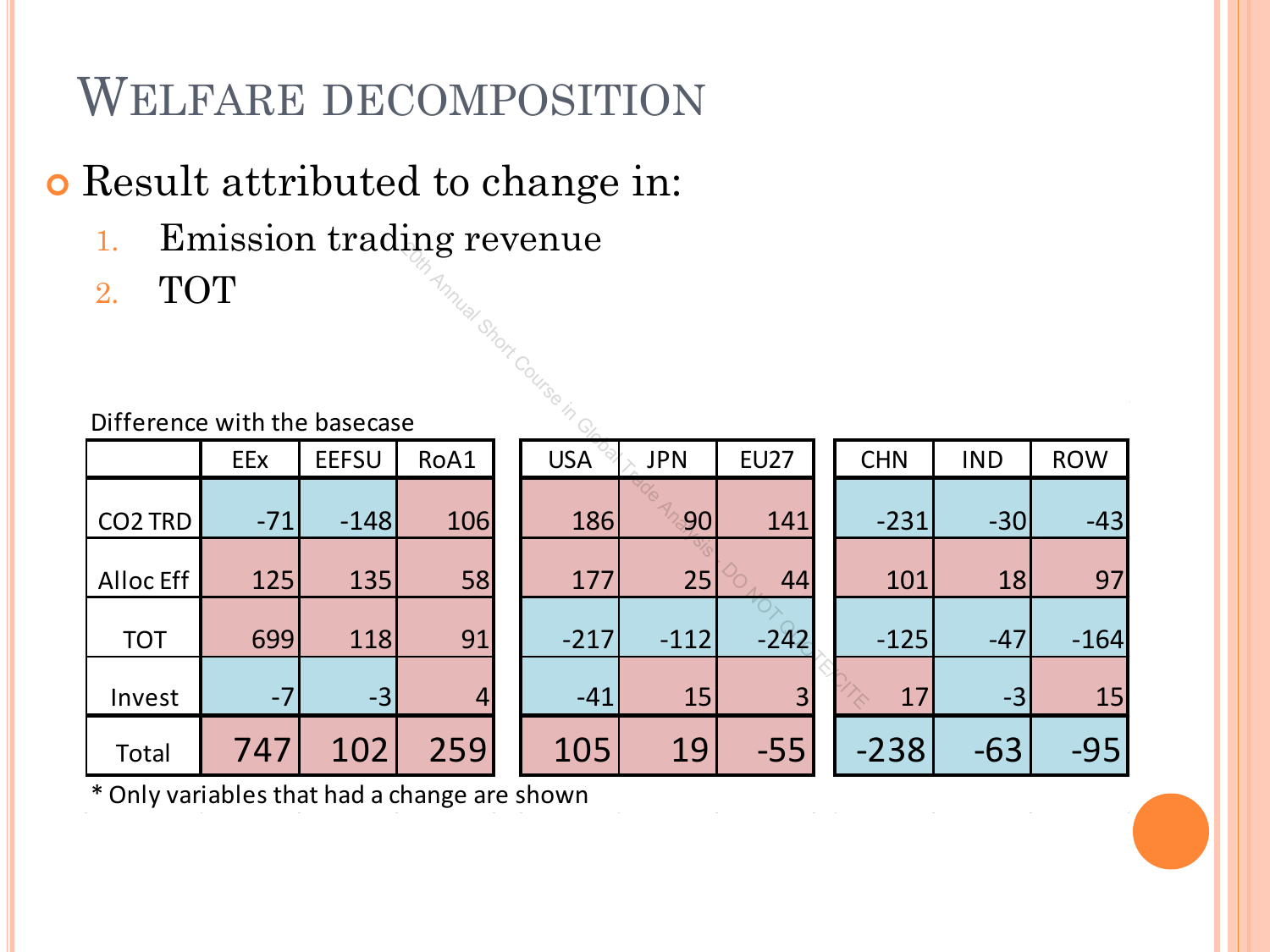## CARBON EMISSION TRADING

- Producers use less coal, switch to other emission commodities.
- Buyers of Hot Air paying less because they can switch to less-dirty fuels.

| <b>o</b> Buyers of Hot Air paying less because | switch to less-dirty fuels. |      |      |          |            |              |
|------------------------------------------------|-----------------------------|------|------|----------|------------|--------------|
|                                                | Difference with basecase    |      |      |          |            | Differ       |
| geo2(r,i)                                      | Coal                        | Oil  | Gas  | Oil_pcts |            |              |
| <b>EEx</b>                                     | $-1.54$                     | 0.2  | 0.52 | 0.12     | <b>EEx</b> |              |
| <b>EEFSU</b>                                   | $-1.76$                     | 0.39 | 0.85 | 0.16     |            | <b>EEFSU</b> |
| RoA1                                           | $-0.93$                     | 0.41 | 0.72 | 0.15     |            | RoA1         |
|                                                |                             |      |      |          |            |              |
| <b>USA</b>                                     | $-0.69$                     | 0.69 | 0.69 | 0.17     | <b>USA</b> |              |
| <b>JPN</b>                                     | $-1.14$                     | 0.75 | 0.75 | 0.1      | <b>JPN</b> |              |
| <b>EU27</b>                                    | $-0.62$                     | 0.54 | 0.66 | 0.03     |            | <b>EU27</b>  |
|                                                |                             |      |      |          |            |              |
| <b>CHN</b>                                     | $-0.27$                     | 0.82 | 2.16 | 0.77     | <b>CHN</b> |              |
| <b>IND</b>                                     | $-1.1$                      | 1.89 | 1.84 | 0.28     | <b>IND</b> |              |
| <b>ROW</b>                                     | $-1.2$                      | 0.72 | 0.83 | 0.16     |            | <b>ROW</b>   |

Difference with basecase

|              | DVCO2TRA(r) |
|--------------|-------------|
| EEx          | $-102.8$    |
| <b>EEFSU</b> | $-217.23$   |
| RoA1         | 156.31      |

| usa              | 274.4  |
|------------------|--------|
| JPN <sup>2</sup> | 132.56 |
| <b>EU27</b>      | 207.51 |

| <b>CHN</b>  | $-340.94$ |
|-------------|-----------|
| <b>IIND</b> | $-45.77$  |
| <b>ROW</b>  | $-64.07$  |

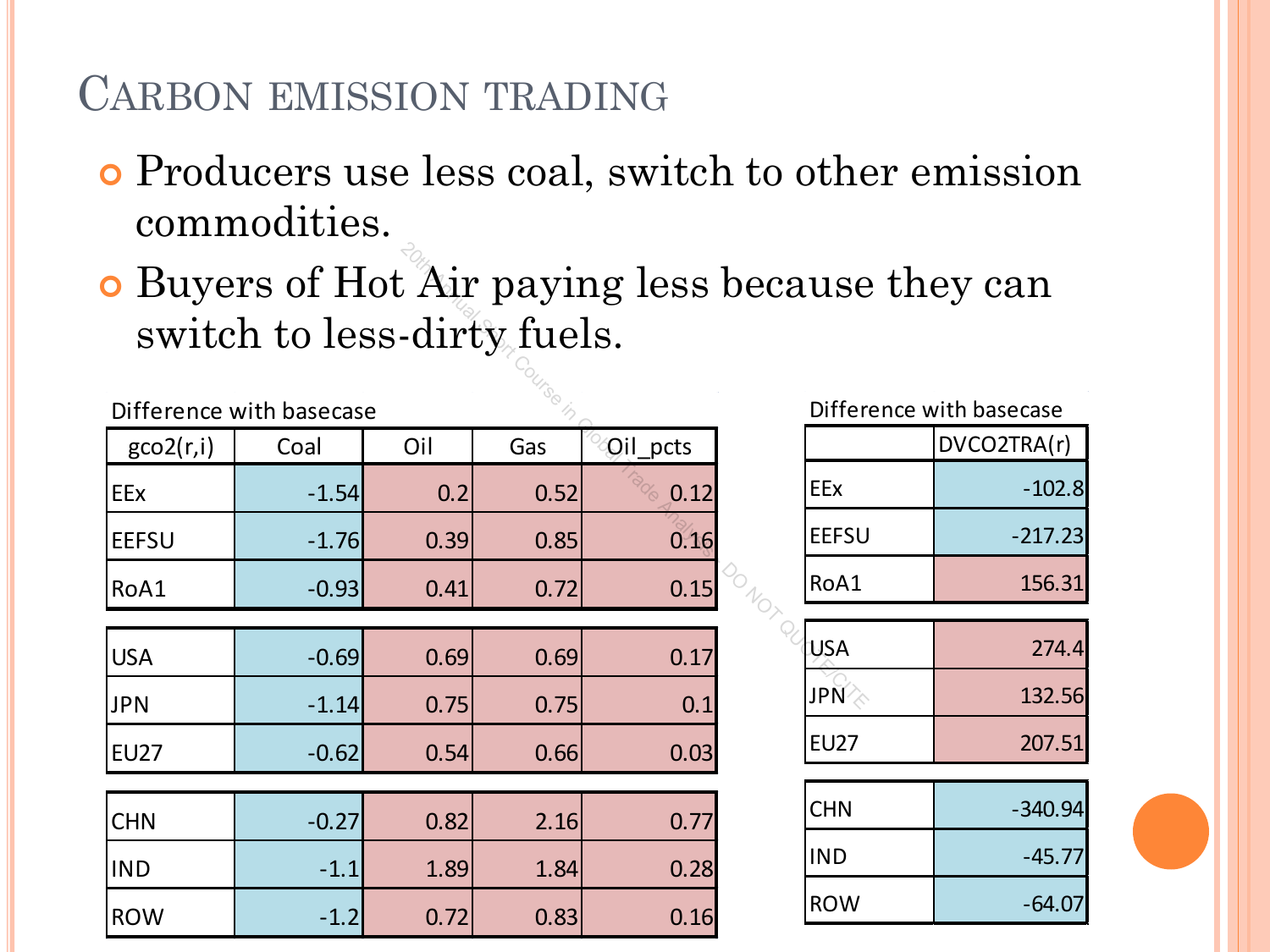## TERMS OF TRADE

- Energy exporters enjoy an increase in export prices
- Export prices in Energy intensive industry mostly accounts for the decrease

| r the decrease           |                  |           |         |  |  |  |  |  |
|--------------------------|------------------|-----------|---------|--|--|--|--|--|
| Difference with basecase |                  |           |         |  |  |  |  |  |
|                          | <b>Export Pr</b> | Import Pr | Total   |  |  |  |  |  |
| EEx                      | 0.06             | 0.02      | 0.09    |  |  |  |  |  |
| <b>EEFSU</b>             | 0.04             | 0.01      | 0.05    |  |  |  |  |  |
| RoA1                     | O                | 0.03      | 0.01    |  |  |  |  |  |
|                          |                  |           |         |  |  |  |  |  |
| <b>USA</b>               | $-0.02$          | 0         | $-0.02$ |  |  |  |  |  |
| <b>JPN</b>               | $-0.03$          | 0         | $-0.03$ |  |  |  |  |  |
| <b>EU27</b>              | $-0.03$          | 0.01      | $-0.01$ |  |  |  |  |  |
|                          |                  |           |         |  |  |  |  |  |
| <b>CHN</b>               | $-0.04$          | 0.02      | $-0.02$ |  |  |  |  |  |
| <b>IND</b>               | $-0.04$          | $-0.01$   | $-0.07$ |  |  |  |  |  |
| <b>ROW</b>               | $-0.03$          | 0.01      | $-0.02$ |  |  |  |  |  |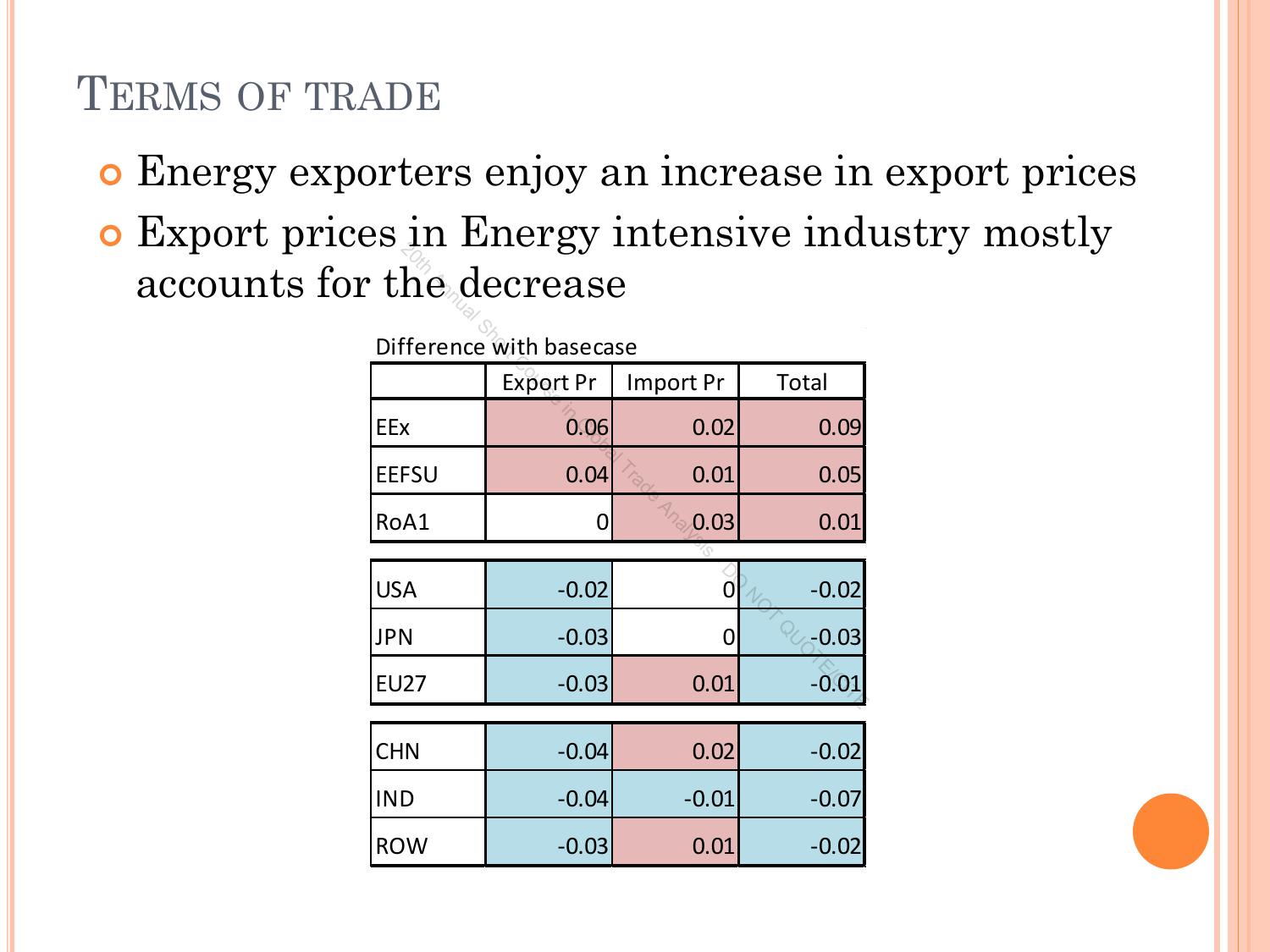# HYPOTHESES/RESEARCH QUESTIONS OF INTEREST

 Think of a positive productivity shock in the oil sector e.g. a fall in the costs of oil exploration and costs of commercially exploiting oil (better drilling technologies)  $\begin{aligned} \text{Itive productivity shock in} \ \text{all in the costs of oil exploc} \ \text{negies} \end{aligned}$ 

o Lets say by 5%

 How does this affect the incentives of countries or regions to engage in emissions trading as compared to no emissions trading? Impact on welfare and terms of trade?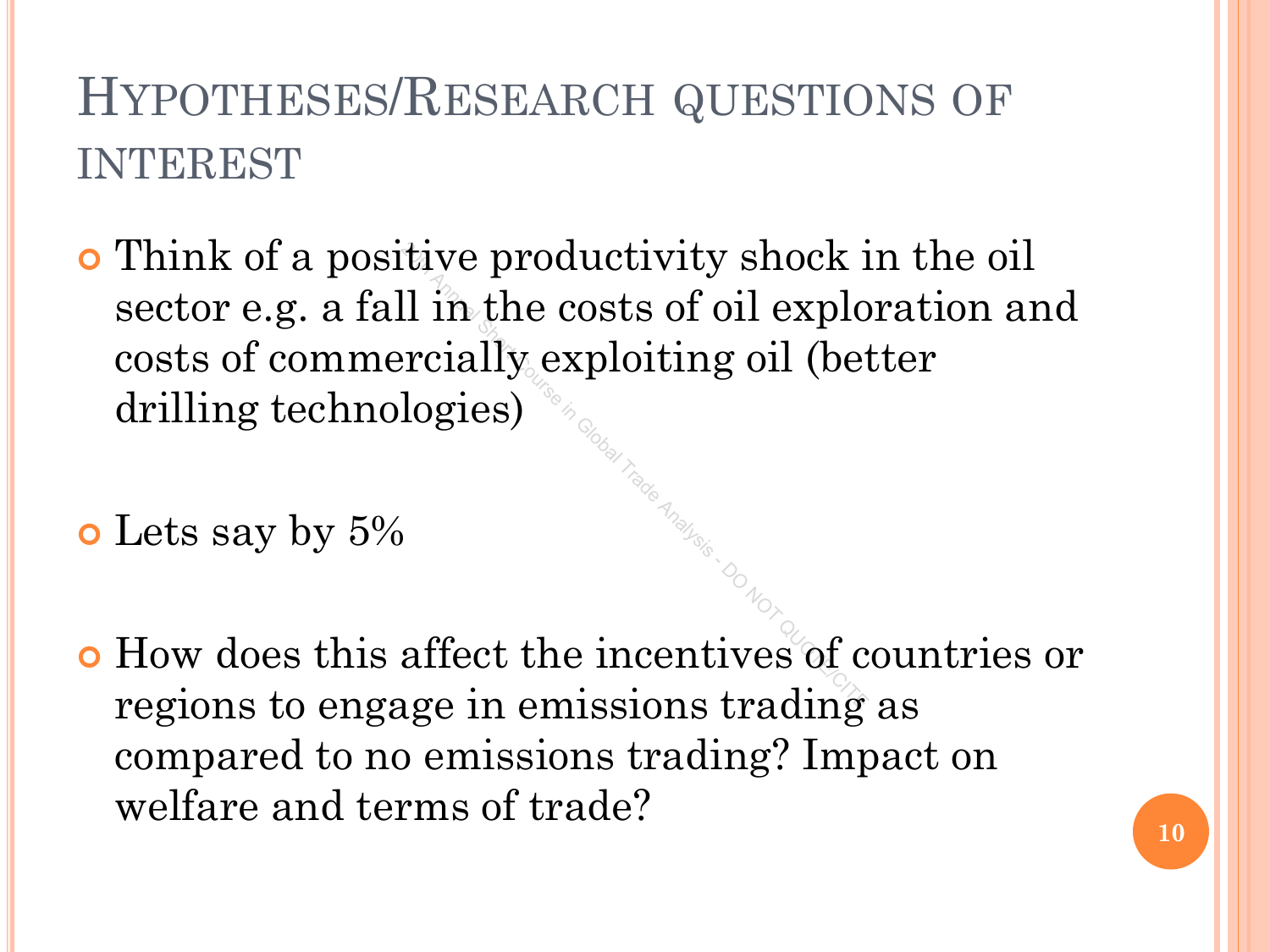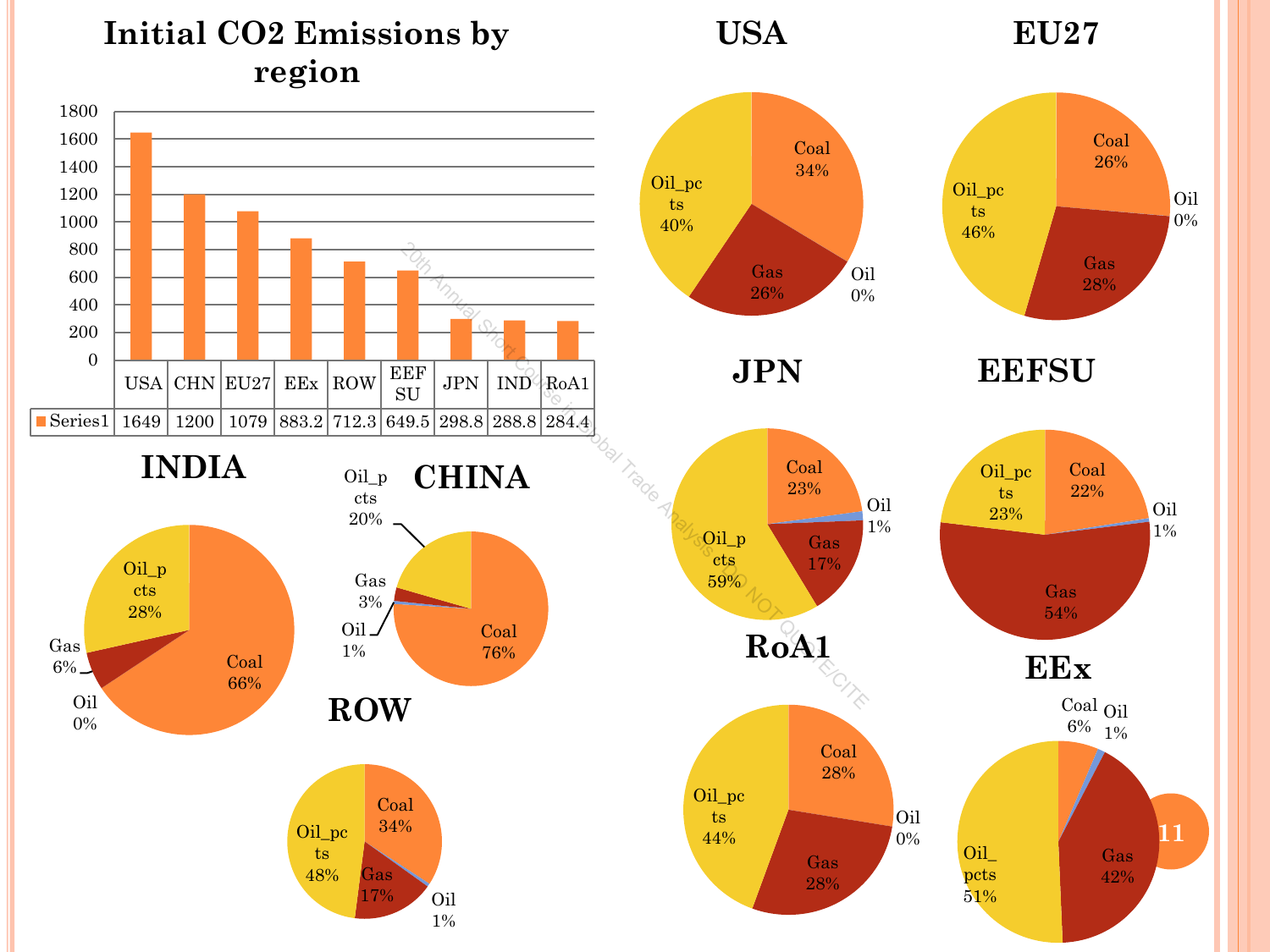## **SCENARIO 1: PRODUCTIVITY SHOCK IN OIL SECTOR BY 5 %**

| <b>Region</b> | With no use of flexibility mechanisms:<br>baseline |                                       |                    |            | With no use of flexibility mechanisms:<br>scenario 1 |                                           |         |            |
|---------------|----------------------------------------------------|---------------------------------------|--------------------|------------|------------------------------------------------------|-------------------------------------------|---------|------------|
|               | $\frac{0}{0}$<br>reduction<br>in<br>emissions      | 2004<br>USD per<br>tonne of<br>carbon | Welfare<br>Short C | <b>TOT</b> | $\frac{0}{0}$<br>reduction<br>in<br>emissions        | <b>2004 USD</b><br>per tonne<br>of carbon | Welfare | <b>TOT</b> |
| <b>USA</b>    | $-17.0$                                            | 67.7                                  | $-0.10$            | 0.49       | $-17.0$                                              | 73.95                                     | 0.04    | 1.05       |
| <b>EU</b>     | $-17.0$                                            | 90.0                                  | $-0.12$            | 0.17       | $-17.0$                                              | 99.59                                     | 0.07    | 0.38       |
| <b>EEFSU</b>  | $1.6\,$                                            | $\overline{0}$                        | $-0.94$            | $-1.11$    | 2.43                                                 | $\overline{0}$                            | $-0.86$ | $-2.68$    |
| Japan         | $-30.0$                                            | 248.2                                 | $-0.41$            | 0.90       | $-30.0$                                              | 267.23                                    | $-0.31$ | 1.63       |
| RoA1          | $-40.0$                                            | 276.0                                 | $-1.06$            | $-0.15$    | $-40.0$                                              | 288.04                                    | $-1.01$ | $-0.48$    |
| Eex           | 1.6                                                | $\boldsymbol{0}$                      | $-0.61$            | $-1.49$    | 3.37                                                 | $\overline{0}$                            | $-0.55$ | $-3.51$    |
| China         | 0.4                                                | $\overline{0}$                        | 0.01               | 0.07       | 0.78                                                 | $\overline{0}$                            | 0.28    | 0.47       |
| India         | 0.7                                                | $\boldsymbol{0}$                      | 0.25               | 0.54       | 1.3                                                  | $\overline{0}$                            | 0.81    | 1.79       |
| RoW           | 1.5                                                | $\boldsymbol{0}$                      | 0.11               | 0.12       | 2.9                                                  | $\overline{0}$                            | 0.47    | 0.57       |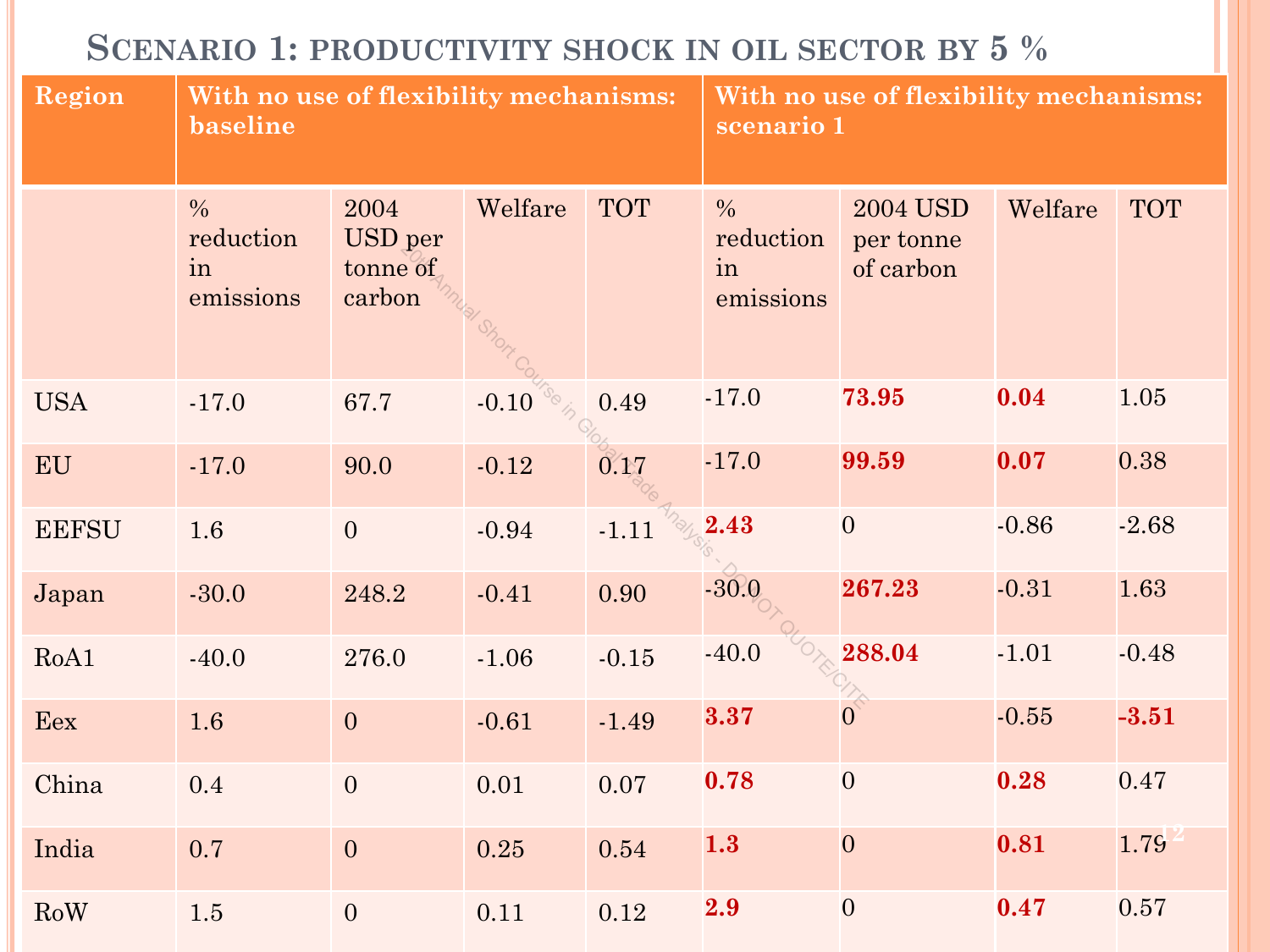# **SOME DECOMPOSITION**

|            | <b>No emissions</b><br>trading                         | <b>Emissions</b><br>trading-annex 1                               | Worldwide<br>emissions<br>trading                    |
|------------|--------------------------------------------------------|-------------------------------------------------------------------|------------------------------------------------------|
| $Ps$ (oil) | $-7.2$ (India) to<br>$-11.7$ (Japan)                   | $-6.7$ (India) to $-8.8$<br>(EEFSU)                               | $-6.9$ (India) to $-7.9$<br>(Eex)                    |
| Ps(coal)   | $-0.05$ (EEFSU) to $-$<br>8.5 (Japan)                  | $-0.1$ (Row) to $-3.2$<br>(USA) except China<br>and India         | $-0.7$ (EEFSU) to $-2.5$<br>(India) except<br>China  |
| Ps(gas)    | $-0.3$ (RoA1) to 0.1<br>(India), 22.3<br>(Japan)       | $-1.2$ (Row) to $-3.8$<br>(EU&EEFSU)<br>except Japan and<br>India | Falls except China<br>where price rises<br>by $18.4$ |
| Qo(oil)    | $0.1$ (Row) to 1.4<br>(China), except<br>USA and Japan | $0.6$ (USA) to $2.7$<br>(EEFSU)                                   | $0.9$ (China) to $2.8$<br>(EEFSU)                    |
| Qo(coal)   | $-1.2$ (China) to<br>$-45.4$ (Japan)                   | $-0.6$ (China) to<br>$-27.6$ (USA)                                | $-7.5$ (Eex) to $-23.6$<br>(India)                   |
| Qo(gas)    | Falls except China<br>and Japan                        | Falls except China<br>and Japan                                   | Falls everywhere.<br>Largest fall in<br>China        |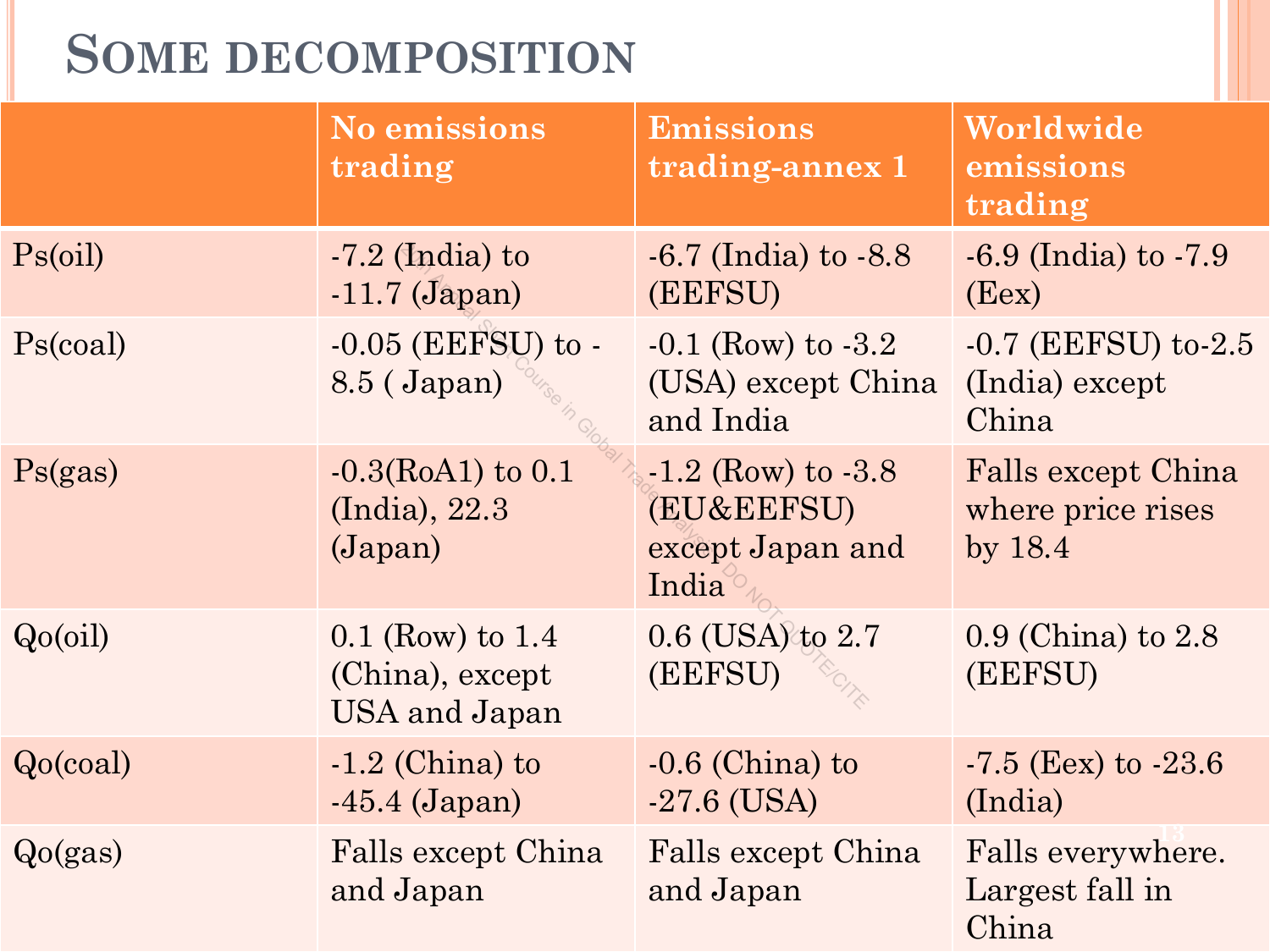## **SCENARIO 1: PRODUCTIVITY SHOCK IN OIL SECTOR BY 5 %**

| <b>Region</b> | With worlwide emission trading:<br>baseline   |                                              |         |            | With worldwide emission trading:<br>scenario 1 |                                           |         |            |
|---------------|-----------------------------------------------|----------------------------------------------|---------|------------|------------------------------------------------|-------------------------------------------|---------|------------|
|               | $\frac{0}{0}$<br>reduction<br>in<br>emissions | 2004<br><b>USD</b> per<br>tonne of<br>carbon | Welfare | <b>TOT</b> | $\frac{0}{0}$<br>reduction<br>in<br>emissions  | <b>2004 USD</b><br>per tonne<br>of carbon | Welfare | <b>TOT</b> |
| <b>USA</b>    | $-7.0$                                        | 22.2                                         | $-0.05$ | 0.18       | $-6.73$                                        | 25.73                                     | 0.1     | 0.74       |
| EU            | $-5.2$                                        | 22.2                                         | $-0.01$ | 0.07       | $-4.68$                                        | 25.75                                     | 0.21    | 0.28       |
| <b>EEFSU</b>  | $-9.5$                                        | 22.2                                         | 0.09    | $-0.33$    | $-10.09$                                       | 25.72                                     | 0.25    | $-1.92$    |
| Japan         | $-4.5$                                        | 22.2                                         | $-0.03$ | 0.26       | $-3.2$                                         | 25.73                                     | 0.12    | $\vert$ 1  |
| RoA1          | $-7.4$                                        | 22.2                                         | $-0.23$ | $-0.22$    | $-7.06$                                        | 25.79                                     | $-0.15$ | $-0.55$    |
| Eex           | $-4.7$                                        | 22.2                                         | $-0.37$ | $-0.70$    | $-3.84$                                        | 25.81                                     | $-0.34$ | $-2.78$    |
| China         | $-16.6$                                       | 22.2                                         | 0.22    | 0.13       | $-18.11$                                       | 25.68                                     | 0.54    | 0.54       |
| India         | $-15.8$                                       | 22.2                                         | 0.16    | 0.55       | $-16.89$                                       | 25.65                                     | 0.74    | 1.84       |
| RoW           | $-7.6$                                        | 22.2                                         | 0.05    | 0.14       | $-7.32$                                        | 25.74                                     | 0.41    | 0.59       |